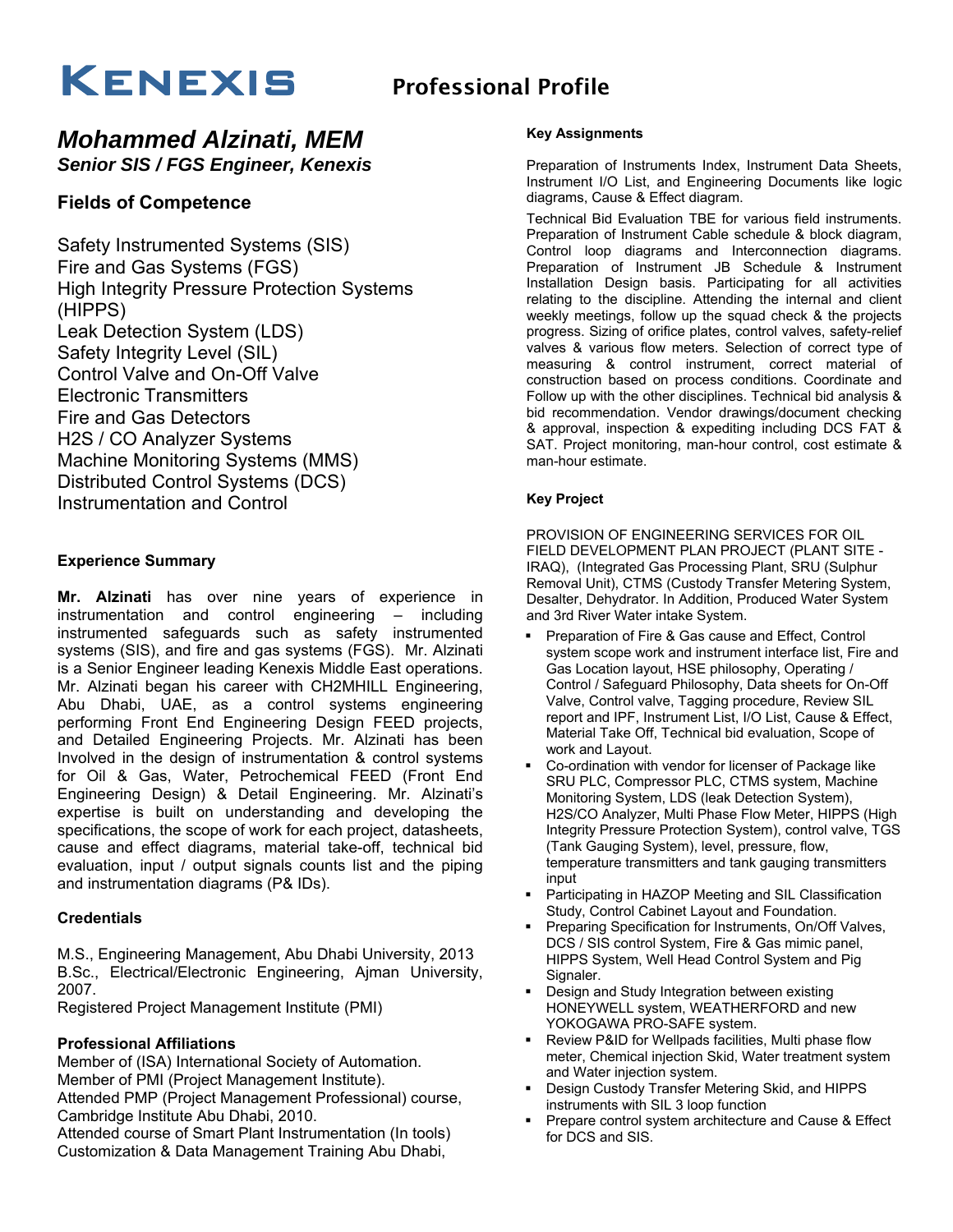# $KENEXIS$  Professional Profile

2009.

#### **Key Projects - Continued**

OIL FIELD FINAL DEVELOPMENT PLAN (PLANT SITE - IRAQ), Wellpads Export Crude Oil Design and Procurement. In Addition Water Injection System and Water Treatment System.

- Worked as responsible engineer for preparing Data sheets, Instrument List, I/O List, Cause & Effect, Material Take Off, Technical bid evaluation, Scope of work and Layout.
- Co-ordination with engineer Consultant and site team for the engineering part in data collection and site visits.
- Participating in HAZOP Meeting and SIL Classification Study, Control Cabinet Layout and Foundation.
- Preparing Specification for Instruments, On/Off Valves, DCS / SIS control System, Fire & Gas mimic panel, HIPPS System, Well Head Control System and Pig Signaler.
- Design and Study Integration between existing HONEYWELL system and new YOKOGAWA PRO-SAFE system.
- Design Custody Transfer Metering Skid, and HIPPS instruments with SIL 3 loop function

Oilfield Surface Facilities Development Detail Design and Procurement support (Plant Site – Iraq).

- Worked as responsible engineer for preparing data sheets, Technical bid evaluation, wiring and index through INTOOLs
- Coordination with engineer Consultant and site team for the engineering part in data collection and site visits.
- Coordination and site support for the engineering part during Construction and Project Commissioning activities by the contractor.
- Project SPI 2009 Originator for IO Lists (SSS, DCS, F&G, Serial), Instrument Index, Alarm & Trip Setpoint List, Wiring Interconnection diagrams, Instrument Loop Diagrams, Cable Block Diagram, Cable Schedule, Junction Box Schedule and Hook-up diagrams, I&C Checker for Squad checks for P&ID's and inter-discipline coordination with Process., Area Lead for VDR of System Vendor (Honeywell) control system allotment and design management including Pre and Post FAT IO assignment design and layout modifications as well as As-Built Changes.

Detailed engineering design for onshore oil field development project (Plant Site – Abu Dhabi).

 Worked as responsible engineer for preparation of various data sheets and wiring drawings.

Onshore Oilfield Facilities Project – Tanks Repair Job (Plant Site – Iraq).

- The work order scope includes the renovation and upgrading of the Tank No. 1 and Tank No. 3 in Degassing Station 4 in accordance with Site Inspection Report.
- Worked as responsible engineer for preparation of data sheets, MTO, interconnection and hook-ups.
- Review of Site Inspection Report and accordingly perform the General Engineering including generation of specifications and drawings.
- Preparation of the Material Requisitions (MR) for valves, Tank Instrumentation System and Breather Valves, and instrumentation bulk as required for the tank repair.

Residual engineering for construction of flowlines and wellhead installations in onshore fields (Plant Site – Abu Dhabi)

- Worked as responsible engineer for preparation of data sheets, specification, interconnection and hook-ups.
- Coordination between construction contractor and system supplier Yokogawa to update the engineering deliverables

the existing Yokogawa DCS.

- Discuss with Client Abu Dhabi and field staff operation and maintenance of process facilities in order to fully understand requirements and reflect the same into the design / engineering, as applicable.
- Site visit report with all findings and conclusions of the visits and discussion with Client.

Detailed engineering service for an Abu Dhabi Oil Refinery early works.

- Worked as lead engineer, the responsibility includes site visits. Provide specific detail on projects and what you performed.
- Coordination between contractor and system Provider Siemens to update the vendor interconnection and loop drawing
- Site visit to collect data for the existing instruments and meet the operation engineer to check the connections as in RTU cabinet.
- Checked and updated existing interconnection and loop drawings required as a basis for the work.
- Discuss with Client field staff operation in the refinery in order to fully understand scope of work and reflect the same into the design as applicable.
- Mark-up and supervise As-built drawings during construction phase, and update relevant part of the existing drawings.

Detailed engineering service for Onshore Gas Production Facility OSBL package-A & B (Plant Site – Abu Dhabi)

- Instrumentation and control philosophy, identification of the available spare, identifying model number of the existing instruments, preparing data sheets and scope of work.
- Coordination between contractor and system Provider to update the vendor interconnection and loop drawing
- Site visit to collect data for the existing instruments and meet the site engineer to check the required data
- Discuss with client office engineer the DBM of work and implement the same into the design as applicable.
- Mark-up and supervise As-built drawings during construction phase, and update relevant part of the existing drawings.
- After completion of the site visits, submit to client a site visit report with all findings and conclusions of the visits and discussion with client.

Gas Production Company Engineering service for onshore & offshore production wells facilities (Plant Sites – UAE and Qatar)

- Worked as Instrument engineer for preparing data sheets, Technical bid evaluation, wiring, Hook-up, Installation details and index through INTOOLs
- Update the final drawing from As-built mark-up drawings during construction phase, and update relevant part of the existing drawings. Preparation of Instruments Index, Instrument Data Sheets, Instrument I/O List, and Engineering Documents like logic diagrams, Cause & Effect diagram.
- Preparation of Instrument Cable schedule & block diagram, Control loop diagrams and Interconnection diagrams. Preparation of Instrument JB Schedule &